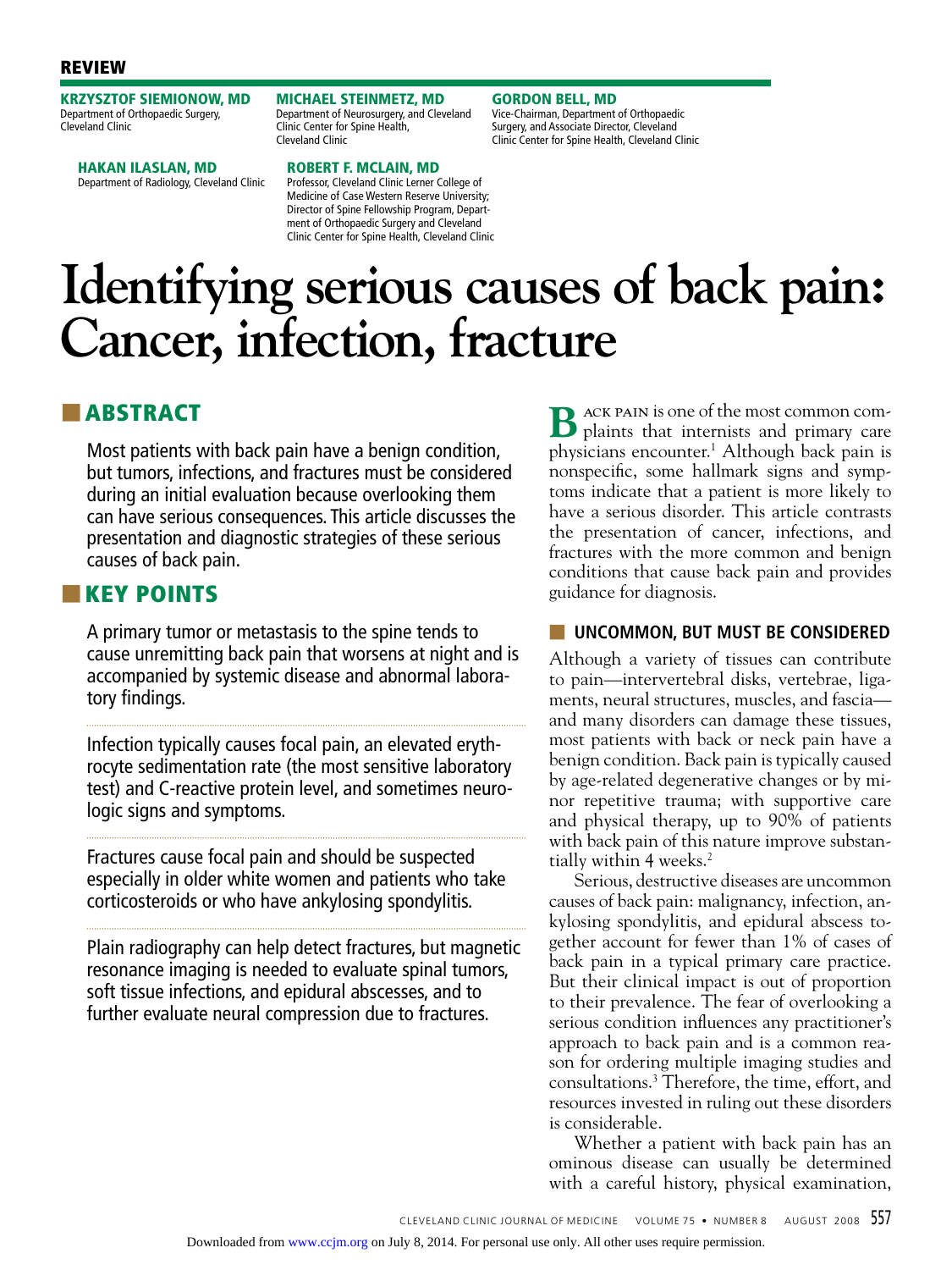## **table 1**

## Features associated with degenerative disk disease and with neoplastic disease

**Degenerative disk disease**

Pain that: Developed after known injury Increases with activity Is aching Subsides with rest, physical therapy, nonsteroidal anti-inflammatory drugs Laboratory studies are typically normal Patient may have a history of spine surgery

#### **Neoplastic disease**

 $Age > 50 years$ Pain is not relieved by rest or recumbency Anemia Elevated erythrocyte sedimentation rate, C-reactive protein level Failure to improve with conservative therapy History of cancer Pain worsens at night

ADAPTED FROM INFORMATION PRESENTED IN DEYO RA, DIEHL AK. CANCER AS A CAUSE OF BACK PAIN: FREQUENCY, CLINICAL PRESENTATION, AND DIAGNOSTIC STRATEGIES. J GEN INTERN MED 1988; 3:230–238 AND PATEL RK, SLIPMAN CW. LUMBAR DEGENERATIVE DISK DISEASE. EmEDICINE. WWW.EMEDICINE.COM/PMR/TOPIC67.HTM.

The spine is one of the most common sites of metastasis

and appropriate diagnostic studies. Once a serious diagnosis is ruled out, attention can be focused on rehabilitation and back care.

Back pain can also be due to musculoskeletal disorders, peptic ulcers, pancreatitis, pyelonephritis, aortic aneurysms, and other serious conditions, which we have discussed in other articles in this journal.4–6

#### ■ **SPINAL CANCER AND METASTASES**

Since back pain is the presenting symptom in 90% of patients with spinal tumors,<sup>7</sup> neoplasia belongs in the differential diagnosis of any patient with persistent, unremitting back pain. However, it is also important to recognize atypical presentations of neoplasia, such as a painless neurologic deficit, which should prompt an urgent workup.

The spine is one of the most common sites of metastasis: about 20,000 cases arise each year.<sup>8</sup> Brihaye et al<sup>9</sup> reviewed 1,477 cases of spinal metastases with epidural involvement and found that 16.5% arose from primary tumors in the breast, 15.6% from the lung, 9.2% from the prostate, and 6.5% from the kidney.

#### **Cancer pain is persistent and progressive**

Pain from spinal cancer is often different from idiopathic back pain or degenerative disk disease (**TABLE 1**).

Benign back pain often arises from a known injury, is relieved by rest, and increases with activities that load the disk (eg, sitting, getting up from bed or a chair), lumbar flexion with or without rotation, lifting, vibration (eg, riding in a car), coughing, sneezing, laughing, and the Valsalva maneuver. It is most commonly focal to the lumbosacral junction, the lumbar muscles, and the buttocks. Pain due to injury or a flare-up of degenerative disease typically begins to subside after 4 to 6 weeks and responds to nonsteroidal anti-inflammatory drugs and physical therapy.10

In contrast, pain caused by spinal neoplasia is typically persistent and progressive and is not alleviated by rest. Often the pain is worse at night, waking the patient from sleep. Back pain is typically focal to the level of the lesion and may be associated with belt-like thoracic pain or radicular symptoms of pain or weakness in the legs. A spinal mass can cause neurologic signs or symptoms by directly compressing the spinal cord or nerve roots, mimicking disk herniation or stenosis.<sup>11,12</sup>

Pathologic fractures resulting from vertebral destruction may be the first—and unfortunately a late—presentation of a tumor.

## **Ask about, look for, signs and symptoms of cancer**

In taking the history, one should ask about possible signs and symptoms of systemic disease such as fatigue, weight loss, and changes in bowel habits. Hemoptysis, lymphadenopathy, subcutaneous or breast masses, nipple discharge, atypical vaginal bleeding, or blood in the stool suggest malignancy and should direct the specific diagnostic approach.<sup>13</sup> A history of cancer, even if remote, should raise suspicion, as should major risk factors such as smoking.

Because most spinal tumors are metastases, a clinical examination of the breast, lungs, abdomen, thyroid, and prostate are appropriate starting points.<sup>14</sup> The spine should be examined to identify sites of focal pain. A neurologic examination should be done to evaluate any signs of neurologic compromise or abnor-

Downloaded from [www.ccjm.org](http://www.ccjm.org/) on July 8, 2014. For personal use only. All other uses require permission.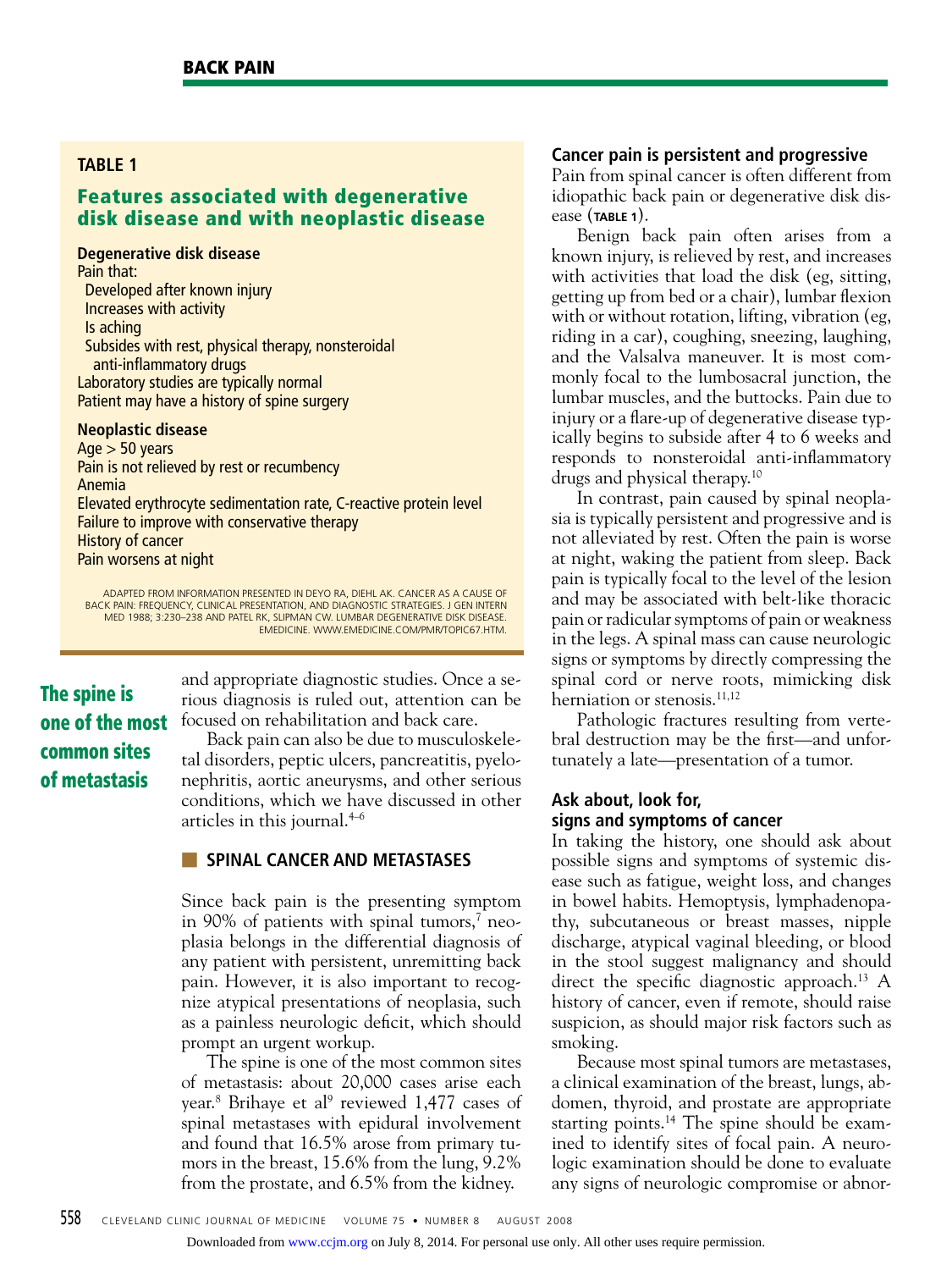## Spinal metastasis: CT study



**FIGURE 1.** A 43-year-old man with a 2-week history of progressive back pain and an abdominal mass. Sagittal CT scan shows an osteolytic lesion of the L3 vertebral body (arrow). The primary tumor was renal. Fracture of the vertebral end plate (arrowheads) may cause first symptoms of pain.

mal reflexes. Signs or symptoms of spinal cord compression should be investigated immediately.

## **Cancer usually elevates the ESR, CRP**

If cancer is suspected, initial tests should include a complete blood cell count, erythrocyte sedimentation rate, C-reactive protein level, urinalysis, prostate-specific antigen level, and fecal occult blood testing. Normal results can considerably relieve suspicion of cancer: the erythrocyte sedimentation rate and C-reactive protein level are almost always elevated with systemic neoplasia.

Other initial tests include a complete blood

## Spinal metastasis: MRI study



**FIGURE 2.** A 63-year-old woman with history of hepatocellular carcinoma who presented with bilateral leg weakness and debilitating back pain. T2-weighted MRI shows pathologic compression fracture of the L2 vertebral body with retropulsion of fracture fragments into the canal and severe central canal stenosis (arrow).

cell count and chemistry panel. If laboratory studies reveal anemia, hypercalcemia, and elevated levels of alkaline phosphatase, concern should increase. Chest radiography, abdominal computed tomography (CT) (**FIGURE <sup>1</sup>**), and mammography for women are needed if laboratory results are abnormal. Plain radiographs are the first imaging study of the spine to obtain. Compression fractures, soft tissue calcifications, or focal loss of bone mineralization suggests tumor. Abnormal results on serum and urine protein electrophoresis in-

The ESR and CRP are almost always elevated with systemic neoplasia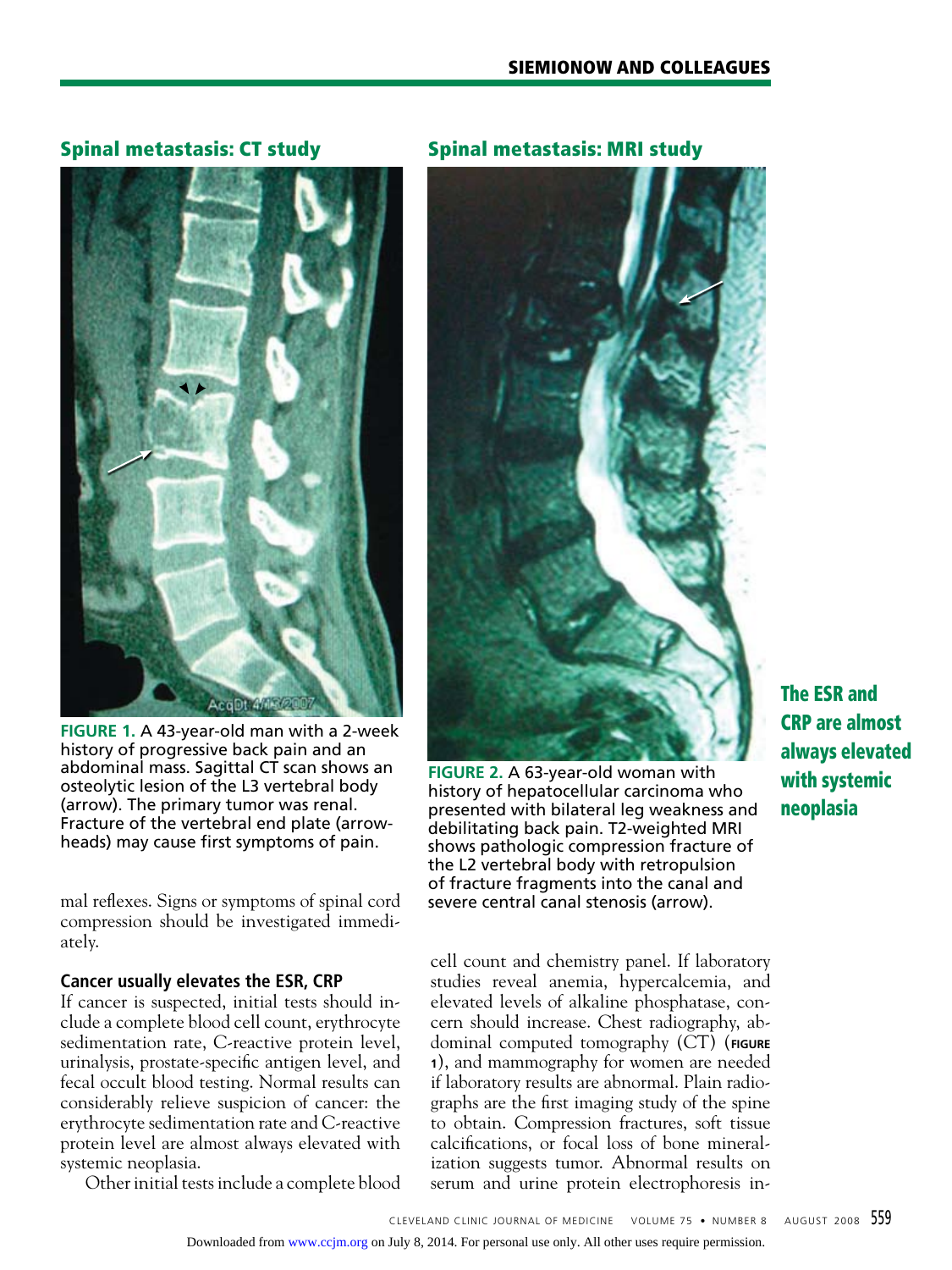crease the likelihood of multiple myeloma or plasmacytoma, but normal results do not rule out monoclonal gammopathy of uncertain significance.

#### **Imaging tests**

Unfortunately, spinal tumors cannot be well visualized on radiographs until significant destruction has occurred.<sup>15</sup>

A bone scan can usually detect tumors other than the purely lytic ones such as myeloma and has a sensitivity of 74%, a specificity of 81%, and a positive predictive value of 64% for vertebral metastasis in patients with back pain.16

Magnetic resonance imaging (MRI) is the best imaging study for evaluating spinal tumors because it can show the status of the bone marrow and has excellent contrast resolution in soft tissue (**FIGURE 2**).17,18 It can show vertebral bone marrow infiltration by tumor cells as well as soft tissue masses in and around the spinal column. Bone marrow invaded by a neoplasm is characterized by increased cellularity, resulting in a decreased signal on T1-weighted images and a high signal on T2-weighted images. Intravenous gadolinium further increases the contrast between a tumor and normal tissues and is important for characterizing and grading tumors.19

Early infection can be hard to differentiate from idiopathic back pain

## **UP INFECTION CAN BE INDOLENT OR ACUTE**

Spinal infection is a serious condition that can take an indolent, smoldering course or, alternatively, can erupt into sepsis or rapidly progressive vertebral destruction. Although the latter conditions are hard to miss, early diskitis and osteomyelitis can be difficult to differentiate from idiopathic back pain. In a series of 101 patients with vertebral osteomyelitis, misdiagnosis occurred in 33.7%, and the average delay from the onset of clinical manifestations to diagnosis was 2.6 months.<sup>20</sup> Tuberculosis can be even more elusive: in a series of 78 patients diagnosed with definite or probable tuberculous vertebral osteomyelitis, the mean delay to diagnosis was about 6 months.<sup>21</sup>

Acute spinal infections are most often pyogenic; chronic infections may be pyogenic, fungal, or granulomatous.

Vertebral osteomyelitis accounts for 2% to

7% of all cases of osteomyelitis and is an uncommon cause of back pain.<sup>22</sup> Any source of infection (eg, dental abscess, pneumonia) can seed the spine; urinary tract infection is the most common. Patients with immunocompromise or diabetes are most at risk.<sup>23</sup> The onset is usually insidious with focal back pain at the level of involvement.

#### **History and physical examination reveal localized pain**

Spinal infections typically cause pain that is worsened with weight-bearing and activity and is relieved only when lying down. Chronic infection is usually associated with weight loss, fatigue, fevers, and night sweats.

Pain is usually well localized and reproduced by palpation or percussion over the involved level. Severe pain can sometimes be elicited by sitting the patient up or by changing the patient's position. Focal kyphosis may be detectable if the vertebra has collapsed.

In a series of 41 patients with pyogenic infectious spondylitis, 90% had localized back pain aggravated by percussion, 59% had radicular signs and symptoms, and 29% had neurologic signs of spinal cord compression, including hyperreflexia, clonus, the Babinski sign (extension of the toes upward when the sole of the foot is stroked upwards), or the Hoffmann sign (flexion of the thumb elicited by flicking the end of a middle finger).<sup>24</sup>

## ■ **Laboratory results typically indicate infection**

The erythrocyte sedimentation rate is the most sensitive test for infection, and an elevated rate may be the only abnormal laboratory finding: Digby and Kersley<sup>25</sup> found that the rate was increased in all of 30 patients with nontuberculous pyogenic osteomyelitis of the spine. The C-reactive protein level is also usually elevated, but 40% of patients have a normal white blood cell count.<sup>25</sup> Results of other laboratory tests are typically in the normal range. Tuberculin skin testing should be done for patients at high risk of the disease (eg, immigrants from areas of endemic disease, non-Hispanic blacks, immunocompromised patients, and those with known exposure to tuberculosis). Patients with high fever, chills,

Downloaded from [www.ccjm.org](http://www.ccjm.org/) on July 8, 2014. For personal use only. All other uses require permission.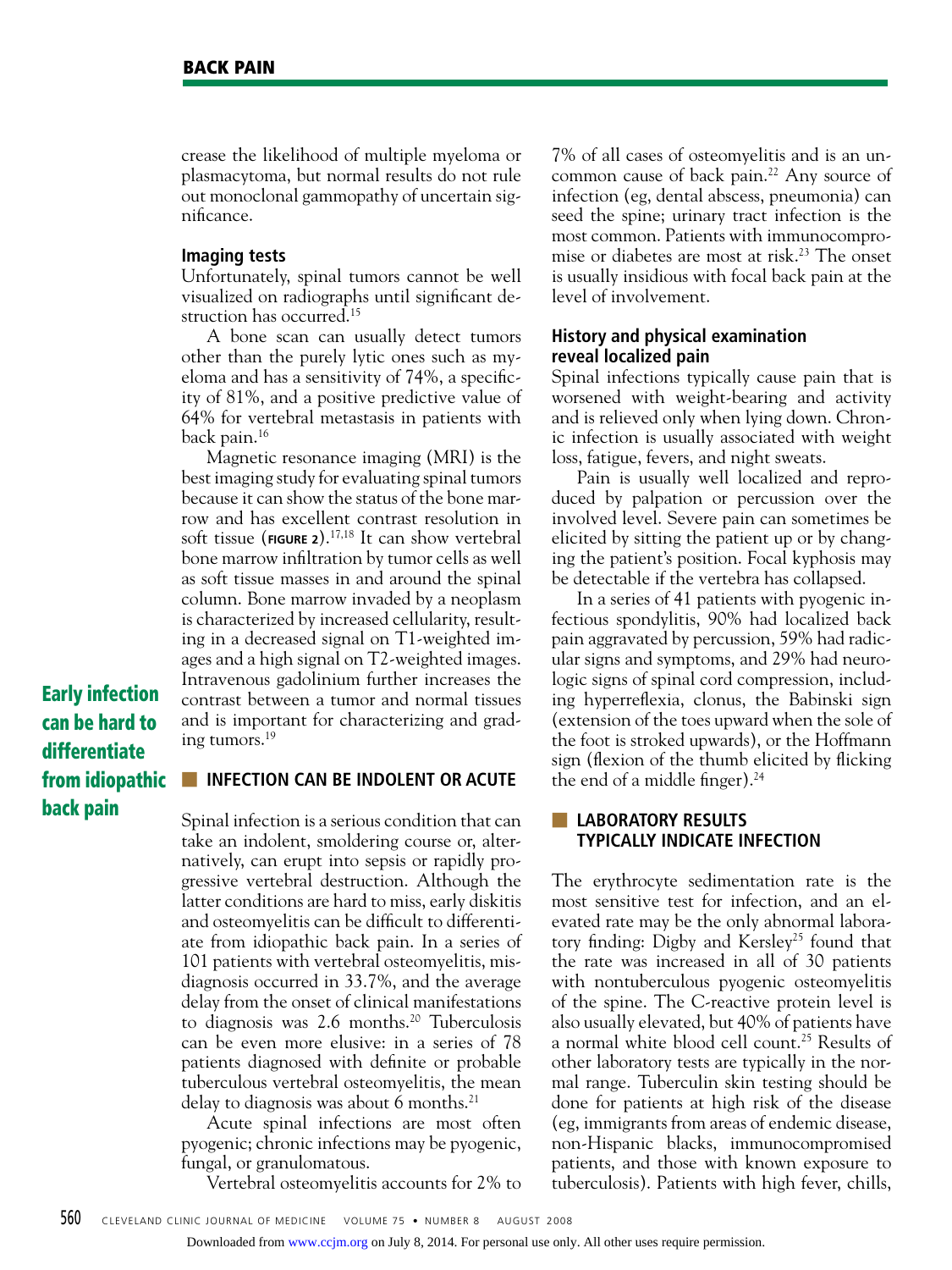or rigors should have cultures taken of blood, urine, and sputum and from any intravenous lines.

## **Imaging changes may not appear for months**

Radiographic findings characteristic of osteomyelitis are not apparent for at least 4 to 8 weeks after the onset of infection.26 Narrowing of the disk space is the earliest and most consistent finding but is nonspecific.<sup>27</sup> Pyogenic infection is often heralded by rapid disk destruction and disk space narrowing. MRI is as accurate and sensitive as nuclear medicine scanning (sensitivity 96%, specificity 93%, accuracy 94%).<sup>28</sup> MRI can help differentiate degenerative and neoplastic disease from vertebral osteomyelitis29 and provides better imaging than CT for soft-tissue infections (**FIGURE 3**).

CT, on the other hand, may be better for showing the extent of bone involvement. In cases of vertebral osteomyelitis and intervertebral disk space infection, simultaneous involvement of the adjacent vertebral end plates and the intervertebral disk are the major findings.<sup>30</sup>

Signs of infection using T1-weighted MRI include low-signal marrow or disk spaces within the vertebral body, loss of definition of end plates (which appear hypointense compared with the bone marrow), and destruction of the cortical margins of the involved vertebral bodies. T2-weighted MRI typically discloses high signals of the affected areas of the vertebral body and disk. Contrast should be used to increase specificity; enhancement may be the first sign of an acute inflammatory process.<sup>31</sup>

CT and MRI can help identify sequestra, perilesional sclerosis, and epidural or soft tissue abscesses. Guided biopsy may be needed to differentiate between abscess, hematoma, tumor, and inflammation.

#### **MRI findings: Pyogenic vs tuberculous spondylitis**

MRI can help differentiate pyogenic vertebral osteomyelitis from tubercular disease, although findings may be similar (eg, both conditions have a high signal on T2-weighted images).<sup>32</sup> Jung et al,<sup>33</sup> in a retrospective study of 52 patients with spondylitis, found that compared with patients with pyogenic infec-

## Vertebral osteomyelitis: MRI study



**FIGURE 3.** A 32-year-old woman with systemic lupus erythematosus who is on chronic steroid therapy and who has a 6-week history of back pain. T2-weighted sagittal MRI shows a disk space infection at L2–L3, with ventral paraspinal soft tissue enhancement consistent with early abscess formation (arrows).

tions, patients with tuberculous spondylitis had a significantly higher incidence of a welldefined paraspinal abnormal signal on MRI, a thin and smooth abscess wall, a paraspinal or intraosseous abscess, subligamentous spread to three or more vertebral levels, involvement of multiple vertebral bodies, thoracic spine involvement, and a hyperintense signal on T2 weighted images. Other MRI features characteristically seen in patients with tuberculous spinal disease are anterior corner destruction,

Guided biopsy may be needed to differentiate abscess, hematoma, tumor, and inflammation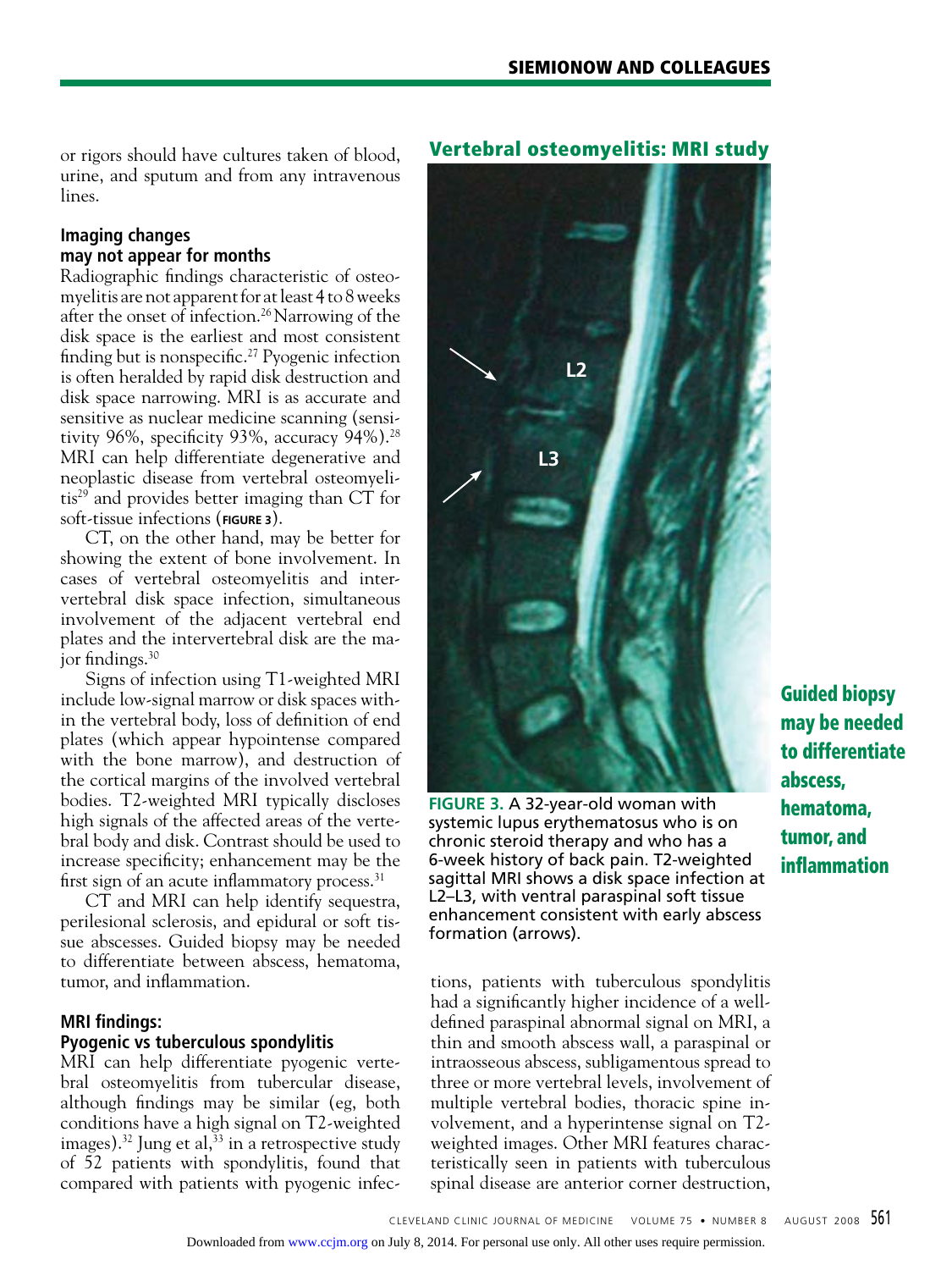Fractures in normal bone are almost

associated with

always

trauma

a relative preservation of the intervertebral disk, and large soft-tissue abscesses with calcifications.34

## **Prompt diagnosis and aggressive treatment needed**

Pigrau et al<sup>35</sup> found that spinal osteomyelitis is highly associated with endocarditis: among 606 patients with infectious endocarditis, 28 (4.6%) had pyogenic vertebral osteomyelitis, and among 91 patients with pyogenic vertebral osteomyelitis, 28 (30.8%) had infectious endocarditis.

McHenry et  $al^{36}$  retrospectively studied outcomes of 253 patients with vertebral osteomyelitis after a median of 6.5 years (range 2 days to 38 years): 11% died, more than onethird of survivors had residual disability, and 14% had a relapse. Surgery resulted in recovery or improvement in 86 (79%) of 109 patients. Independent risk factors for adverse outcome (death or incomplete recovery) were neurologic compromise, increased time to diagnosis, and having a hospital-acquired infection (*P* ≤ .004). Relapse commonly developed in patients with severe vertebral destruction and abscesses, which appeared some time after surgical drainage or debridement. Recurrent bacteremia, paravertebral abscesses, and chronically draining sinuses were independently associated with relapse (*P* ≤ .001). MRI, done in 110 patients, was often performed late in the course of infection and did not significantly affect outcome. The authors stressed that an optimal outcome of vertebral osteomyelitis requires heightened awareness, early diagnosis, prompt identification of pathogens, reversal of complications, and prolonged antimicrobial therapy.

#### **Epidural abscess may also be present**

Epidural abscess occurs in 10% of spine infections. About half of patients with an epidural abscess are misdiagnosed on their initial evaluation.37,38 Patients initially complain of local spine pain, followed by radicular pain, weakness, and finally paralysis. Between 12% and 30% of patients report a history of trauma, even as minor as a fall, preceding the infection.38,39

Radiologic findings are frequently equivocal, and MRI is preferred; gadolinium enhancement further increases sensitivity.<sup>39,40</sup> Spinal canal abscesses usually appear hypointense on T1-weighted images and hyperintense on T2 weighted images, with ring enhancement surrounding the abscess area in contrast studies.<sup>41</sup> MRI may give negative findings in the early stages of a spinal canal infection and so may need to be repeated.<sup>41</sup> MRI may not help distinguish an epidural from a subdural abscess. However, primary spinal epidural abscesses without concomitant vertebral osteomyelitis are rare; therefore, the finding of associated vertebral osteomyelitis makes a spinal epidural abscess more likely.

#### ■ **FRACTURES**

Fractures of the spine can be asymptomatic and may have no preceding trauma. They can be due to osteoporosis, malignancy, infection, or metabolic disorders such as renal osteodystrophy or hyperparathyroidism. Fractures in normal bone are almost always associated with trauma. Any suspicion of infection or malignancy should be investigated.

#### **Corticosteroids increase risk**

Any patient with back pain who is receiving corticosteroid therapy should be considered as having a compression fracture until proven otherwise.<sup>3</sup> De Vries et al<sup>42</sup> found that in a database of nearly 200,000 patients receiving glucocorticoids, risk increased substantially with increasing cumulative exposure. Those who intermittently received high doses ( $\geq 15$ ) mg/day) and those who had no or little previous exposure to corticosteroids (cumulative exposure  $\leq 1$  g) had only a slightly increased risk of osteoporotic fracture, and their risk of fracture of the hip and femur was not increased. In contrast, patients who received a daily dose of at least 30 mg and whose cumulative exposure was more than 5 g had a relative risk of osteoporotic vertebral fracture of 14.42 (95% confidence interval 8.29–25.08).

## **Osteoporotic compression fractures are common in the elderly**

Osteoporosis involves reduced bone density, disrupted trabecular architecture, and increased susceptibility to fractures. About 700,000 vertebral body compression fractures

562 CLEVELAND CLINIC JOURNAL OF MEDICINE VOLUME 75 • NUMBER 8 AUGUST 2008

Downloaded from [www.ccjm.org](http://www.ccjm.org/) on July 8, 2014. For personal use only. All other uses require permission.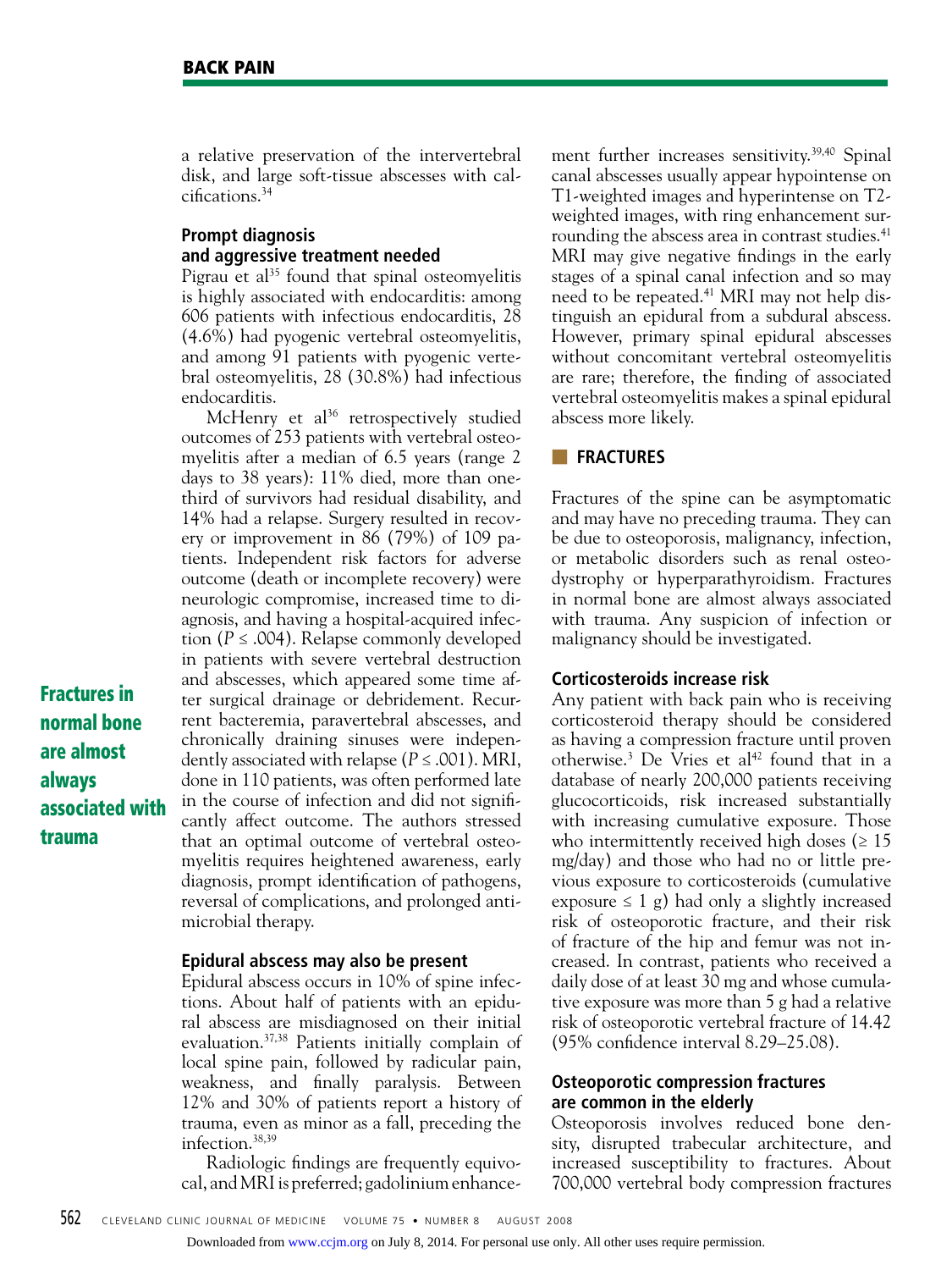## **table 2**

## Imaging features of benign vs malignant compression fractures

| <b>BENIGN</b>                                                                                   | <b>MALIGNANT</b>                                                                             |
|-------------------------------------------------------------------------------------------------|----------------------------------------------------------------------------------------------|
| Solitary lesion with smooth margins                                                             | Multiple lesions, heterogeneous enhancement<br>in multiple vertebrae                         |
| Superior end plate fracture<br>with abnormal band-like signal<br>parallel to superior end plate | Inferior end plate fracture<br>or abnormal signal<br>only in lower portion of vertebral body |
| Normal fatty marrow                                                                             | Normal fatty marrow absent                                                                   |
| No pedicle involvement                                                                          | Pedicle involvement                                                                          |
| <b>Fracture line</b>                                                                            | No fracture line                                                                             |
| No convex cortical contour                                                                      | Convex cortical contour                                                                      |
| No extraosseous soft tissue mass                                                                | Extraosseous soft tissue mass                                                                |
| Intravertebral fluid                                                                            | No intravertebral fluid                                                                      |
| <b>Fragmentation</b>                                                                            | No fragmentation                                                                             |

ADAPTED FROM TAHRANZADEH J, TAO C. ADVANCES IN MR IMAGING OF VERTEBRAL COLLAPSE. SEMIN ULTRASOUND CT MRI 2004; 25:440–460. WITH PERMISSION FROM ELSEVIER.

occur in the United States each year<sup>43</sup>: about 10% result in hospitalization, involving an average stay of 8 days.<sup>44</sup> Osteoporotic compression fractures are highly associated with age older than 65, female sex, and European descent.45,46 The estimated lifetime risk of a clinically evident vertebral fracture after age 50 years is 16% among postmenopausal white women and 5% among white men.<sup>47</sup>

A single osteoporotic vertebral compression fracture increases the risk of subsequent fractures by a factor of five, and up to 20% of patients with a vertebral compression fracture are likely to have another one within the same year if osteoporosis remains untreated.<sup>48</sup> Population studies suggest that the death rate among patients who have osteoporotic vertebral compression fractures increases with the number of involved vertebrae.<sup>43</sup>

Unfortunately, osteoporotic vertebral compression fractures are not always easily amenable to treatment: up to 30% of patients who are symptomatic and seek treatment do not respond adequately to nonsurgical methods.49,50 However, new minimally invasive interventions such as vertebral augmentation make timely evaluation clinically relevant.

## **History, physical examination**

Patients may present with a history of trauma with associated back pain or a neurologic deficit. In osteoporotic patients, the trauma may have been minimal, eg, a sneeze, a fall from a chair, or a slip and fall in the home. Pain tends to be worse when standing erect and occasionally when lying flat.

The patient is commonly visibly uncomfortable and may be limited to a wheelchair or stoop forward when standing. The spine may show an absence of the midline crease or an exaggerated thoracic kyphosis. Pain is typically reproduced by deep pressure over the spinous process at the involved level. Compression fractures rarely cause neurologic deficits but should always be considered.

Fractures commonly occur in the thoracolumbar region but may be anywhere in the spine. Fractures in the upper thoracic spine may indicate an underlying malignant tumor, and a thorough search for a possible primary lesion should always be carried out for fractures in this location.

## **Laboratory testing**

Routine laboratory evaluation and thyroid function tests should be done, as well as a 24-

Fractures in the upper thoracic spine may indicate an underlying tumor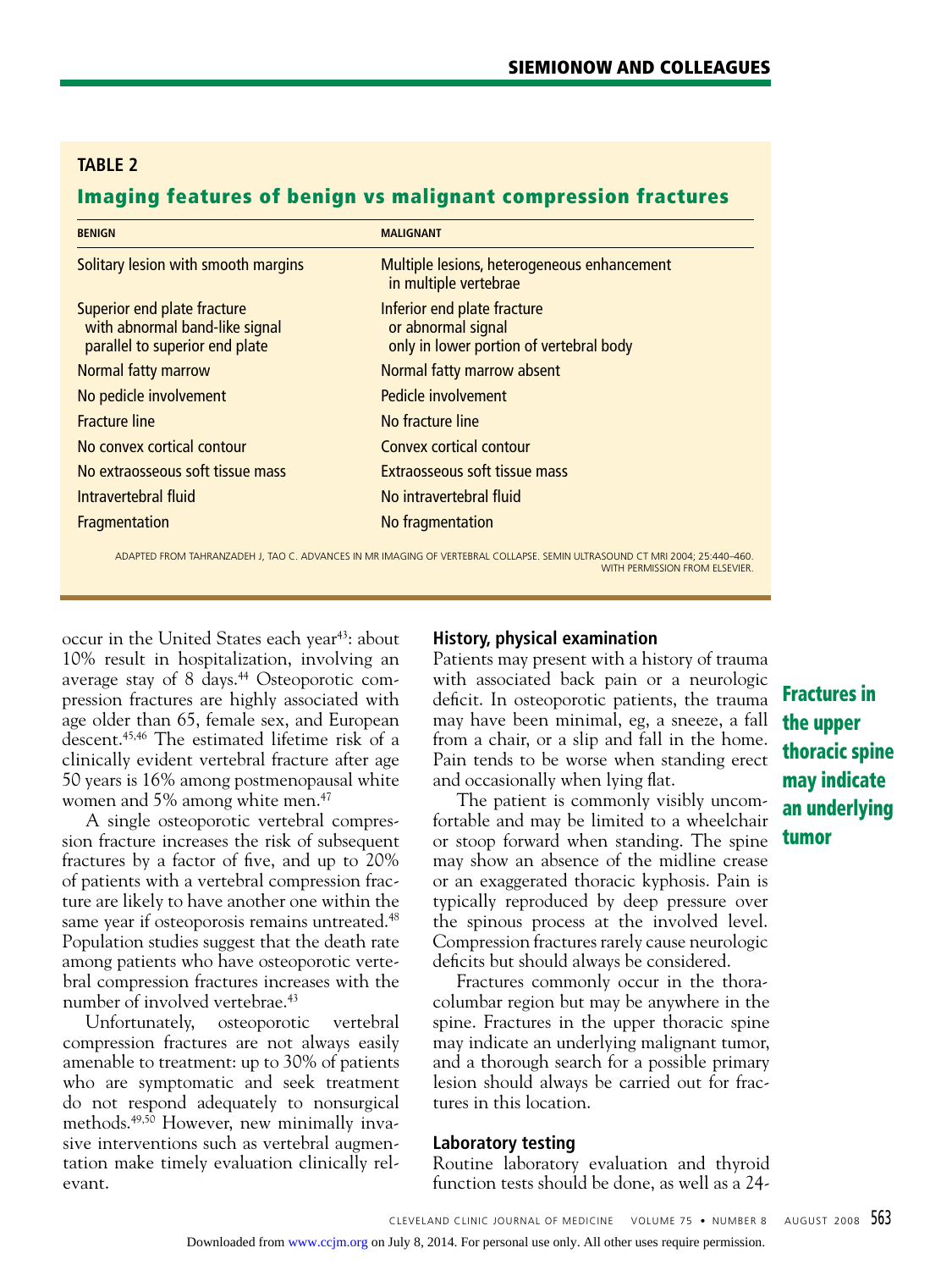## **table 3**

## Features of cauda equina compression vs spinal cord compression

| <b>FEATURES</b>                       | <b>CAUDA EQUINA COMPRESSION</b>                                                            | <b>SPINAL CORD COMPRESSION</b>                                                      |
|---------------------------------------|--------------------------------------------------------------------------------------------|-------------------------------------------------------------------------------------|
| <b>Vertebral level</b>                | 12-sacrum                                                                                  | $C1-L1$                                                                             |
| <b>Spinal level</b>                   | Injury to lumbosacral nerve roots                                                          | Injury to spinal cord                                                               |
| <b>Symmetry of</b><br>signs, symptoms | Usually asymmetric                                                                         | Usually symmetric                                                                   |
| Pain                                  | Prominent, asymmetric, and radicular                                                       | Typically, bilateral extremity pain or painless                                     |
| <b>Motor</b>                          | Weakness or flaccid paralysis                                                              | Weakness or spastic paralysis                                                       |
| <b>Sensory</b>                        | Saddle anesthesia, may be asymmetric                                                       | Loss of pinprick, temperature, position,<br>and vibratory sensation may occur early |
| <b>Reflexes</b>                       | Areflexic lower extremities;<br>bulbocavernosus reflex is absent<br>in low (sacral) lesion | Hyperreflexia, Babinski sign, clonus                                                |

reprinted with permission FROM QURESHI NH. CAUDA EQUINA. EMEDICINE. WWW.EMEDICINE.COM/MED/TOPIC2904.HTM. ACCESSED 2/20/2008.

hour urine specimen for collagen breakdown products, calcium, phosphate, and creatinine levels. Serum and urine protein electrophoresis should be performed if myeloma is suspected. A white blood-cell count, erythrocyte sedimentation rate, and C-reactive protein level help determine if an underlying infection caused the fracture.

#### **MRI needed if plain films reveal fracture or are equivocal**

Anteroposterior and lateral roentgenograms should be taken first; they typically show osteopenia. A fracture in the vertebral body is characterized by loss of height and by wedging. Osseous fragments can occasionally be seen in the spinal canal.

If a fracture is diagnosed or the radiographs are equivocal, MRI of the spine should be done next, since it is probably best for determining fracture age, detecting a malignant tumor (**TABLE 2**), and helping select appropriate treatment. Shortly after a vertebral fracture, MRI shows a geographic pattern of low-intensity signal changes on T1-weighted images and high-intensity signal changes on T2-weighted images. As a fracture becomes chronic, a linear area of low-intensity signal change replaces the geographic area on T1 weighted images. As healing continues, the

linear pattern is replaced by restoration of fatty marrow.<sup>51</sup>

Sagittal short tau inversion recovery sequences, which use specifically timed pulse sequences to suppress fat signals, show highintensity signal changes in areas of edema from acute or healing fractures. They provide a sensitive but nonspecific marker of abnormality.

Dual energy x-ray absorptiometry helps determine the extent of osteoporosis.

Bone scans should only be used for patients with suspected metastatic disease.

## **Patients with ankylosing spondylitis need thorough workup**

Ankylosing spondylitis predisposes to serious spinal injury. Even after only minor trauma, patients with ankylosing spondylitis and acute, severe back pain should be thoroughly evaluated for fracture with CT and MRI of the entire spine. Plain radiography should not be relied on for these patients because of the risk of misinterpretation, delayed diagnosis, and poorer outcomes.52,53

### ■ **NEUROLOGIC COMPROMISE—A RED FLAG**

Neural compromise can result from spinal cord or cauda equina compression (**TABLE 3**). Cauda equina compression usually results

# Ankylosing spondylitis predisposes to serious spinal injury

Downloaded from [www.ccjm.org](http://www.ccjm.org/) on July 8, 2014. For personal use only. All other uses require permission.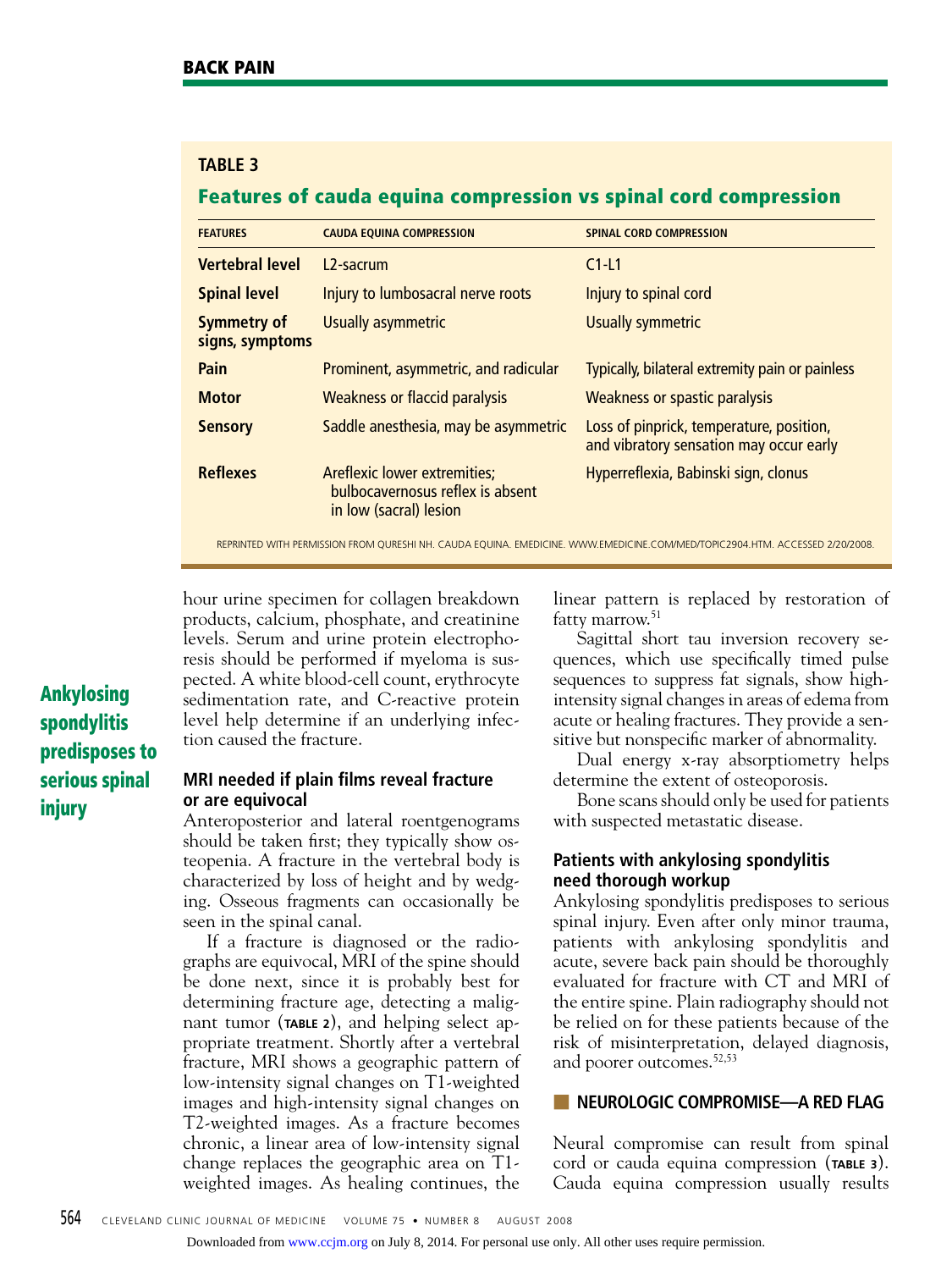from a fracture, tumor, epidural hematoma, or abscess, and occasionally from massive disk herniation. Paraplegia, quadriplegia, or cauda equina deficit should trigger an aggressive search for the cause.<sup>54</sup>

Cauda equina compression classically presents with back pain, bilateral sciatica, saddle anesthesia, and lower extremity weakness progressing to paraplegia, but in practice these symptoms are variably present and diagnosing the condition often requires a high degree of suspicion. Hyporeflexia is typically a sign of cauda equina compression, while hyperreflexia, clonus, and the Babinski sign suggest spinal cord compression, requiring an evaluation of the cervical and thoracic spine. Cauda equina compression typically involves urinary retention; in contrast, cord compression typically causes incontinence.55

If either cauda equina or spinal cord compression is detected during an initial examination, an immediate more extensive evaluation is warranted. MRI is the study of choice.

#### **Spinal epidural hematoma**

Spinal epidural hematoma is a rare but dramatic cause of paralysis in elderly patients. In most cases, there is no antecedent trauma. Lawton et al,  $56$  in a series of 30 patients treated surgically for spinal epidural hematoma, found that 73% resulted from spine surgery, epidural catheterization, or anticoagulation therapy. Other possible causes of epidural hematoma include vascular malformations, angiomas, aneurysms, hypertension, and aspirin therapy.57

The same study<sup>56</sup> found that the time from

#### ■ **REFERENCES**

- 1. **Deyo RA, Tsui-Wu YJ**. Descriptive epidemiology of low-back pain and its related medical care in the United States. Spine 1987; 12:264–268.
- 2. **Pengel LH, Herbert RD, Maher CG, Refshauge KM**. Acute back pain: systematic review of its prognosis. BMJ 2003; 327:323–325.
- 3. **Deyo RA, Rainville J, Kent DL**. What can the history and physical examination tell us about back pain? JAMA 1992; 268:760–765.
- 4. **Pateder DB, Brems J, Lieberman I, Bell GR, McLain RF**. Masquerade: nonspinal musculoskeletal disorders that mimic spinal conditions. Cleve Clin J Med 2008; 75:50–56.
- 5. **Klineberg E, Mazanec D, Orr D, Demicco R, Bell G, McLain R**. Masquerade: medical causes of back pain. Cleve Clin J Med 2007; 74:905–913.
- 6. **McLain RF, Bell G, Montgomery W**. Masquerade: systemic causes of back pain. Cleve Clin J Med. In press.
- 7. **Gilbert RW, Kim JH, Posner JB**. Epidural spinal cord compression from metastatic tumor: diagnosis and treatment. Ann Neurol 1978; 3:40–51.

the first symptom to maximal neurologic deficit ranged from a few minutes to 4 days, with the average interval being nearly 13 hours.

Although painless onset has been reported,58 spinal epidural hematoma typically presents with acute pain at the level of the lesion, which is often rapidly followed by paraplegia or quadriplegia, depending on the location of the hemorrhage. Sometimes the onset of pain is preceded by a sudden increase of venous pressure from coughing, sneezing, or straining at stool. Urinary retention often develops at an early stage.

Most lesions occur in the thoracic region and extend into the cervicothoracic or the thoracolumbar area. The pain distribution may be radicular, mimicking a ruptured intervertebral disk.

Evaluation should be with MRI. Acute hemorrhage is characterized by a marked decrease in signal intensity on T2-weighted images. Subacute hematoma has increased signal intensity on both T1- and T2-weighted images.<sup>56</sup>

Early recognition, MRI confirmation, and treatment should be accomplished as soon as possible.56 Recovery depends on the severity of the neurologic deficit and the duration of symptoms before treatment. Lawton et al<sup>56</sup> found that patients taken to surgery within 12 hours had better neurologic outcomes than patients with identical preoperative neurologic status whose surgery was delayed beyond 12 hours. Surgery should not be withheld because of advanced age or poor health: in 10 reported cases in which surgery was delayed, all patients died. $59$ 

- 8. **Black P**. Spinal metastasis: current status and recommended guidelines for management. Neurosurgery 1979; 5:726–746.
- 9. **Brihaye J, Ectors P, Lemort M, Van Houtte P**. The management of spinal epidural metastases. Adv Tech Stand Neurosurg 1988; 16:121–176.
- 10. **Patel RK, Slipman CW**. Lumbar degenerative disk disease. Emedicine. Accessed March 25, 2008. http://www.emedicine.com/pmr/ topic67.htm.
- 11. **Deyo RA, Diehl AK**. Cancer as a cause of back pain: frequency, clinical presentation, and diagnostic strategies. J Gen Intern Med 1988; 3:230–238.
- 12. **Rosen P, Barkin RM, Danzl DF, et al**. Emergency Medicine: Concepts and Clinical Practice. 4th ed. St Louis, MO: Mosby; 1998:2100–2102.
- 13. **Abbruzzese JL, Abbruzzese MC, Lenzi R, Hess KR, Raber MN**. Analysis of a diagnostic strategy for patients with suspected tumors of unknown origin. J Clin Oncol 1995; 13:2094–2103.
- 14. **McCarthy EF, Frassica FJ**. Pathology of Bone and Joint Disorders: With Clinical and Radiographic Correlation. Philadelphia: WB Saunders; 1998.
- 15. **Edelstyn GA, Gillespie PJ, Grebbell FS**. The radiological demonstra-